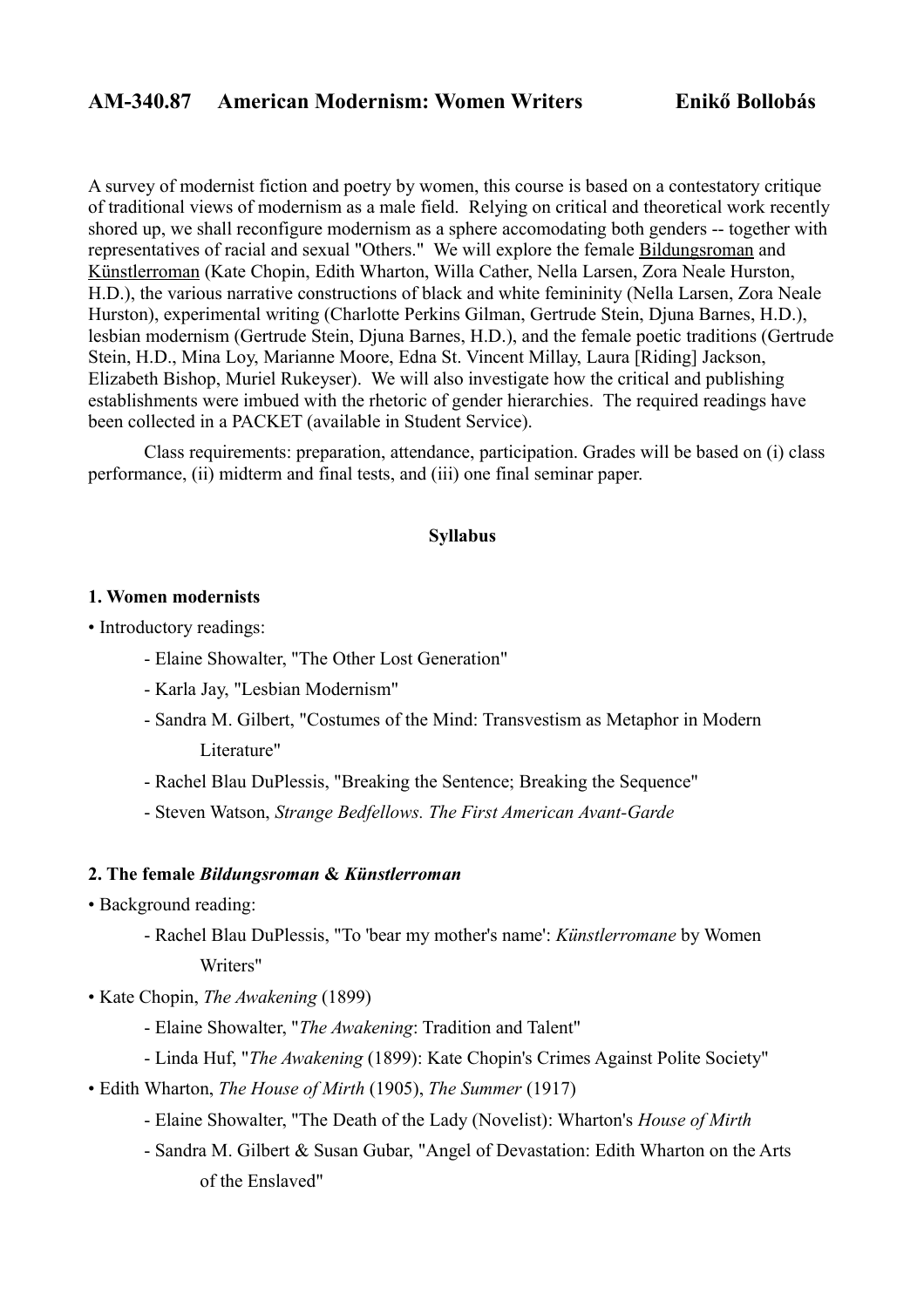- Willa Cather, *My Ántonia* (1918)
	- Sandra M. Gilbert & Susan Gubar, "Lighting Out for the Territories: Willa Cather's Lost Horizons"
	- Judith Butler, "'Dangerous Crossing': Willa Cather's Masculine Names"
- H.D., *Palimpsest* (1926)
- Nella Larsen, *Quicksand* (1928), *Passing* (1929)
	- Judith Butler, "Passing, Queering: Nella Larsen's Psychoanalytic Challenge"
- Zora Neale Hurston, *Their Eyes Were Watching God* (1937)

#### **3. Experimental Modernism**

- Introductory readings:
	- Shari Benstock, "Women of the Left Bank"
	- Ellen G. Friedman & Miriam Fuchs, "Contexts and Continuities: An Introduction to Women's Experimental Fiction in English"
- Charlotte Perkins Gilman, "The Yellow Wallpaper" (1892)
	- Paula A. Treichler, "Escaping the Sentence: Diagnosis and Discourse in 'The Yellow Wallpaper'"
- Gertrude Stein, *Three Lives*, *The Making of Americans*
	- Shari Benstock, "Beyond the Reaches of Feminist Criticism. A Letter from Paris"
	- Shari Benstock, "Gertrude Stein and Alice B. Toklas: Rue de Fleurus"
	- Stephen-Paul Martin, "Gertrude Stein: The Reembodied Word"
	- Julia Kristeva, "Revolution in Poetic Language: The Semiotic and the Symbolic"
- Djuna Barnes, *Nightwood*
	- Joseph Frank, "Djuna Barnes, *Nightwood*
	- Shari Benstock, "Djuna Barnes: Rue St.-Romain"
	- Stephen-Paul Martin, "Djuna Barnes: The Non-Temporal Novel
	- Donna Gerstenberger, "The Radical Narrative of Djuna Barnes's *Nightwood*

# • H.D., *HERmione*, *The Gift*

- Shari Benstock, "H.D. and Bryher: *En passant*"
- Linda W. Wagner-Martin, "H.D.'s Fiction: Convolutions to Clarity"

### **4. Women poets**

- Introductory readings:
	- + Josephine Donovan, "Toward a Women's Poetics"
	- + Susan Stanford Friedman, "When a 'Long' Poem Is a 'Big' Poem: Self-Authorizing Strategies in Women's Twentieth-Century 'Long Poems'
- Gertrude Stein, *Tender Buttons*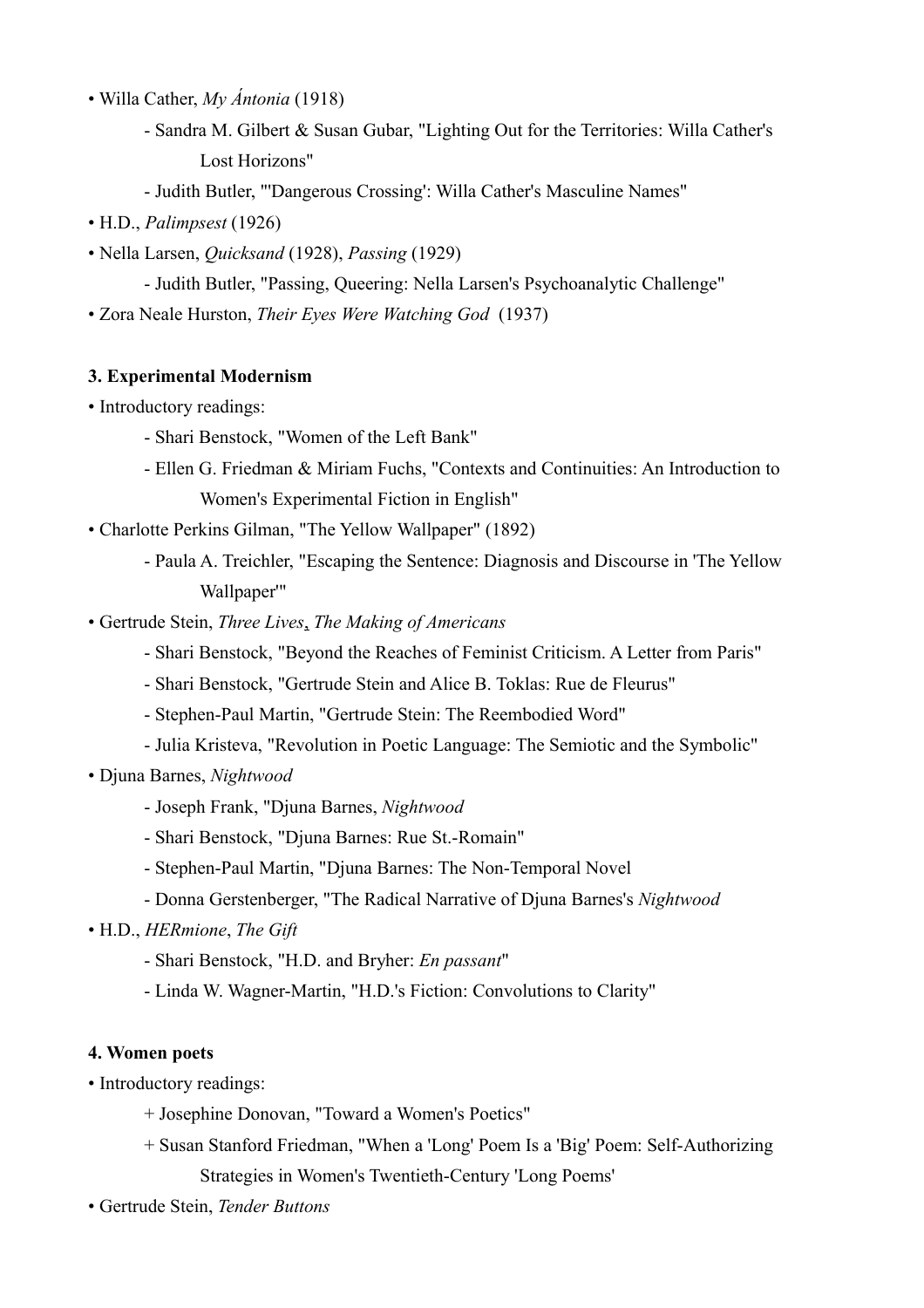- Marjorie Perloff, "'A Fine New Kind of Realism': Six Stein Styles in Search of a Reader"
- Mina Loy, "Gertrude Stein"
- Marianne DeKoven, "Breaking the Rigid Form of the Noun: Stein, Pound, Whitman, and Modernist Poetry"

• H.D., "Oread," "Orchard," "Eurydice," "Hermes of the Ways," "Hyacinth," "Toward the Piraeus," "The Charioteer," "Red Roses for Bronze"

- + Cyrena N. Pondrom, "H.D. and the Origins of Imagism"
- Cassandra Laity, "H.D., Modernism, and the Transgressive Sexualities of Decadent- Romantic Platonism"
- Cassandra Laity, "H.D. and A.C. Swinburne: Decadence and Women's Poetic Modernism"
- Rachel Blau DuPlessis, "Romantic Thralldom and 'Subtle Geneologies' in H.D."
- Mina Loy, "Aphorisms on Futurism," "The Ineffectual Marriage," "Joyce's Ulysses," "Brancusi's Golden Bird," "Love Songs," "Costa Magic"

- Carolyn Burke, "Mina Loy"

• Poetry of Marianne Moore, Edna St. Vincent Millay, Laura (Riding) Jackson, Elizabeth Bishop, Muriel Rukeyser (Norton anthology)

# **SCHEDULE OF ASSIGNMENTS**

### **September 14**

• Introductory lecture:

- Elaine Showalter, "The Other Lost Generation"
- Karla Jay, "Lesbian Modernism"
- Sandra M. Gilbert, "Costumes of the Mind: Transvestism as Metaphor in Modern Literature"
- Rachel Blau DuPlessis, "Breaking the Sentence; Breaking the Sequence"
- Steven Watson, *Strange Bedfellows. The First American Avant-Garde*

# **September 21**

• Kate Chopin, *The Awakening* (1899)

- Rachel Blau DuPlessis, "To 'bear my mother's name': *Künstlerromane* by Women Writers"
- Elaine Showalter, "*The Awakening*: Tradition and Talent"
- Linda Huf, "*The Awakening* (1899): Kate Chopin's Crimes Against Polite Society"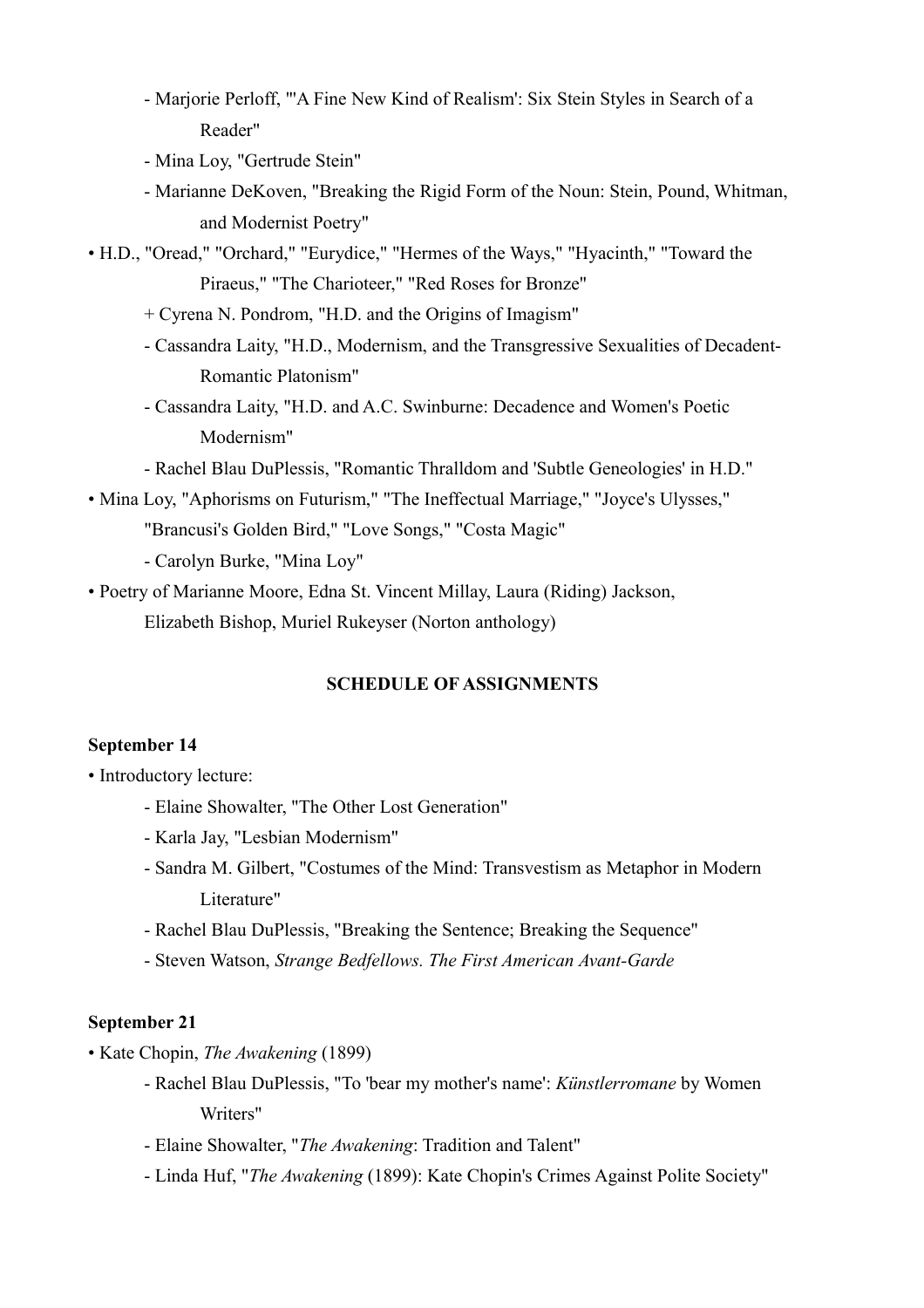### **September 29**

• Edith Wharton, *The House of Mirth* (1905) [optional], *The Summer* (1917)

- Elaine Showalter, "The Death of the Lady (Novelist): Wharton's *House of Mirth*
- Sandra M. Gilbert & Susan Gubar, "Angel of Devastation: Edith Wharton on the Arts of the Enslaved"

### **October 5**

# **Please check the libraries and try to read one of these novels/books + the relevant essay(s).**

• Willa Cather, *My Ántonia* (1918)

- Sandra M. Gilbert & Susan Gubar, "Lighting Out for the Territories: Willa Cather's Lost Horizons"
- Judith Butler, "'Dangerous Crossing': Willa Cather's Masculine Names"
- H.D., *Palimpsest* (1926)
- Nella Larsen, *Quicksand* (1928), *Passing* (1929)
	- Judith Butler, "Passing, Queering: Nella Larsen's Psychoanalytic Challenge"
- Zora Neale Hurston, *Their Eyes Were Watching God* (1937)

# **October 12**

- Introductory readings:
	- Shari Benstock, "Women of the Left Bank"
	- Ellen G. Friedman & Miriam Fuchs, "Contexts and Continuities: An Introduction to Women's Experimental Fiction in English"

• Charlotte Perkins Gilman, "The Yellow Wallpaper" (1892)

 - Paula A. Treichler, "Escaping the Sentence: Diagnosis and Discourse in 'The Yellow Wallpaper'"

### **October 19**

• Gertrude Stein, *Three Lives* [available in Hungarian], *The Making of Americans*

- Shari Benstock, "Beyond the Reaches of Feminist Criticism. A Letter from Paris"
- Shari Benstock, "Gertrude Stein and Alice B. Toklas: Rue de Fleurus"
- Stephen-Paul Martin, "Gertrude Stein: The Reembodied Word"
- Julia Kristeva, "Revolution in Poetic Language: The Semiotic and the Symbolic"

# **October 26**

MIDTERM TEST

# **November 2 Reading week.**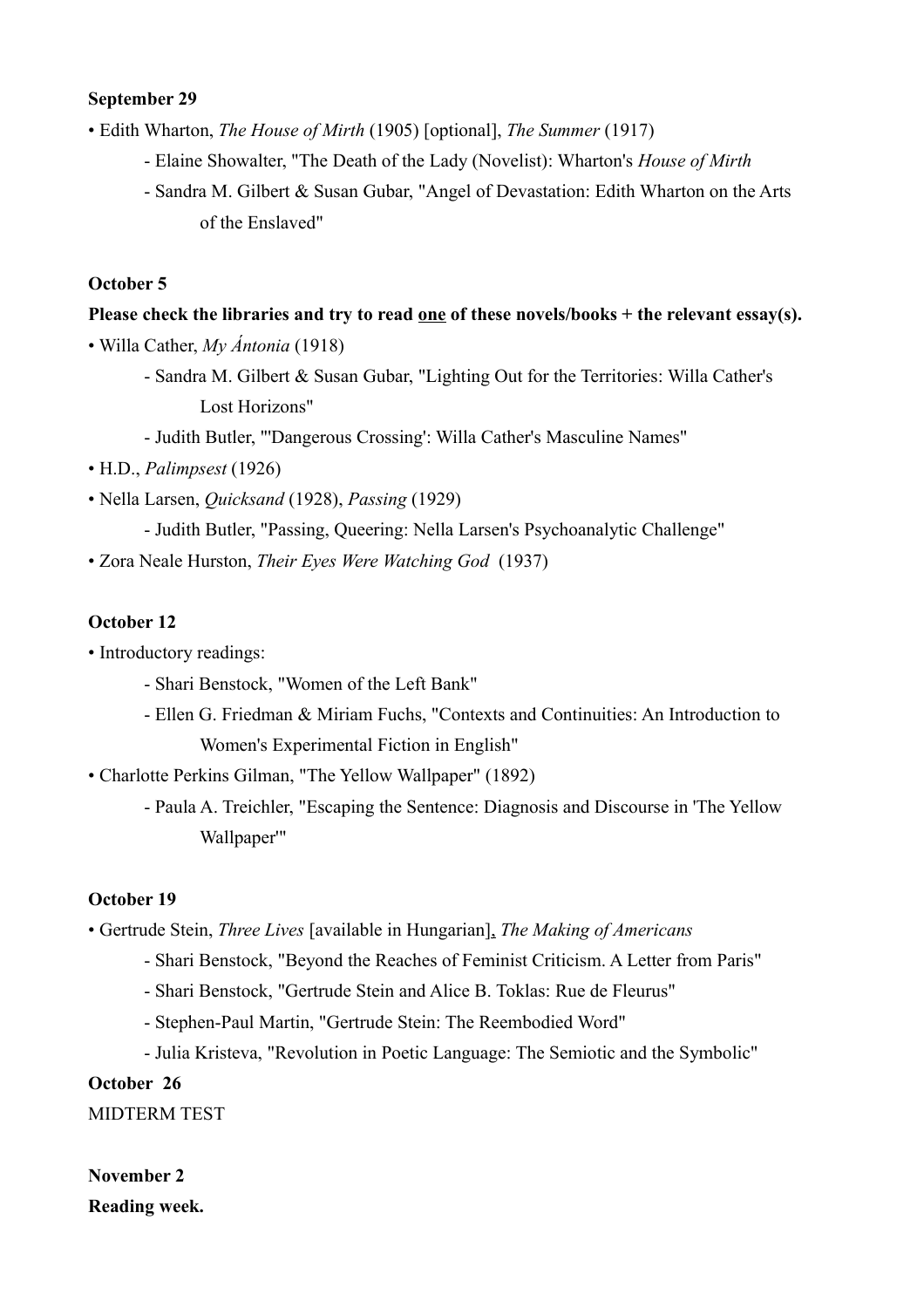### **November 9**

• Djuna Barnes, *Nightwood* (Copies of *Nightwood* will be probably very difficult to locate ;

ask Szilvia about the availability of the Hungarian translation.)

- Joseph Frank, "Djuna Barnes, *Nightwood*
- Shari Benstock, "Djuna Barnes: Rue St.-Romain"
- Stephen-Paul Martin, "Djuna Barnes: The Non-Temporal Novel
- Donna Gerstenberger, "The Radical Narrative of Djuna Barnes's *Nightwood*

#### **November 16**

• H.D., *HERmione*, *The Gift* (Probably no copies available; in any case, please read the critical essays.)

- Shari Benstock, "H.D. and Bryher: *En passant*"
- Linda W. Wagner-Martin, "H.D.'s Fiction: Convolutions to Clarity"

### **November 23**

#### **+ intro readings?**

• Gertrude Stein, *Tender Buttons*

- Marjorie Perloff, "'A Fine New Kind of Realism': Six Stein Styles in Search of a Reader"
- Mina Loy, "Gertrude Stein"
- Marianne DeKoven, "Breaking the Rigid Form of the Noun: Stein, Pound, Whitman, and Modernist Poetry"

#### **November 30**

• H.D., "Hyacinth," "Toward the Piraeus," "The Charioteer," "Red Roses for Bronze"

- Cassandra Laity, "H.D., Modernism, and the Transgressive Sexualities of Decadent- Romantic Platonism"
- Cassandra Laity, "H.D. and A.C. Swinburne: Decadence and Women's Poetic Modernism"
- Rachel Blau DuPlessis, "Romantic Thralldom and 'Subtle Geneologies' in H.D."

### **December 7**

- Mina Loy, "Aphorisms on Futurism," "The Ineffectual Marriage," "Joyce's Ulysses," "Brancusi's Golden Bird," "Love Songs," "Costa Magic"
	- Carolyn Burke, "Mina Loy"
- Poetry of Marianne Moore, Edna St. Vincent Millay, Laura (Riding) Jackson,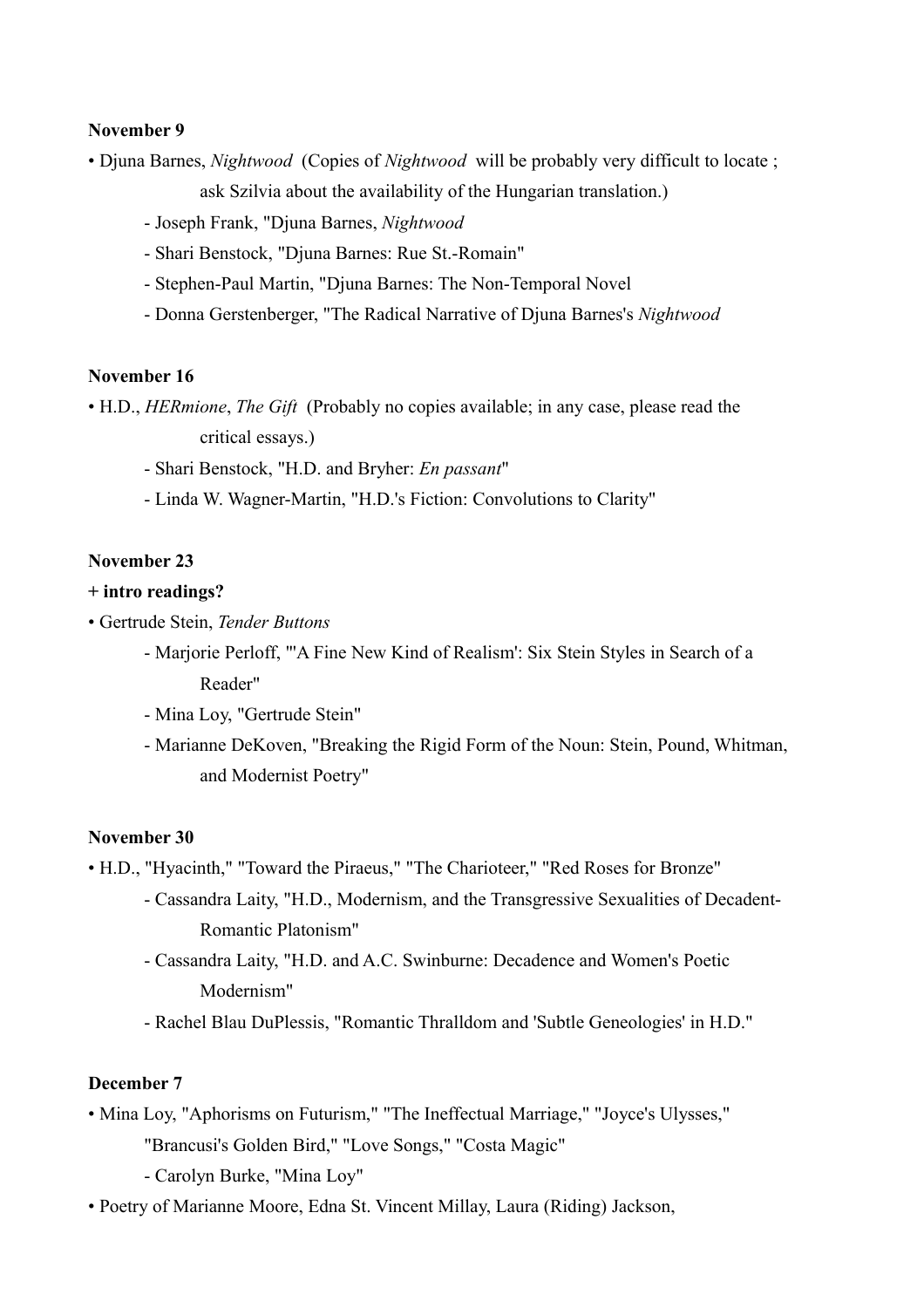Elizabeth Bishop, Muriel Rukeyser (Norton anthology)

### **December 15:** FINAL TEST

#### **January 10:** SEMINAR PAPER DUE.

Your paper should be an issue paper developing one of the issues we discussed in class.

You can also write on one particular author but -- again -- from the point of view of a specific issue (like race, gender, sexuality, experimentation, *Bildung*, ect.). You are expected to use (argue with, refer to, quote from) at least six of the essays on our reading list.

Length: b. 15,000-20,000 ch.

#### **PACKET OF READINGS**

- 1. Elaine Showalter, "The Other Lost Generation" (Sister's Choice: Tradition and Change in American Women's Writing. Oxford: Clarendon Press, 1991)
- 2. Karla Jay, "Lesbian Modernism" (Professions of Desire, ed. George E. Haggerty & Bonnie Zimmermann. MLA, 1995)
- 3. Sandra M. Gilbert, "Costumes of the Mind: Transvestism as Metaphor in Modern Literature" (Writing and Sexual Difference, ed. Elizabeth Abel. U of Chicago P, 1982)
- 4. Rachel Blau DuPlessis, "Breaking the Sentence; Breaking the Sequence" (Writing Beyond the Ending. Narrative Strategies of Twentieth-Century Women Writers. Indiana UP, 1985)
- 5. Rachel Blau DuPlessis, "To 'bear my mother's name': Künstlerromane by Women Writers" (Writing Beyond the Ending. Narrative Strategies of Twentieth-Century Women Writers. Indiana UP, 1985)
- 6. Elaine Showalter, The Awakening: Tradition and Talent (Sister's Choice: Tradition and Change in American Women's Writing. Oxford: Clarendon Press, 1991)
- 7. Linda Huf, "The Awakening (1899): Kate Chopin's Crimes Against Polite Society" (A Portrait of the Artist as a Young Woman. The Writer as Heroine in American Literature. New York: Frederick Ungar, 1983)
- 8. Elaine Showalter, "The Death of the Lady (Novelist): Wharton's House of Mirth (Sister's Choice: Tradition and Change in American Women's Writing. Oxford: Clarendon Press, 1991)
- 9. Sandra M. Gilbert & Susan Gubar, "Angel of Devastation: Edith Wharton on the Arts of the Enslaved" (No Man's Land. The Place of the Woman Writer in the Twentieth Century, vol. 2. Yale UP, 1989)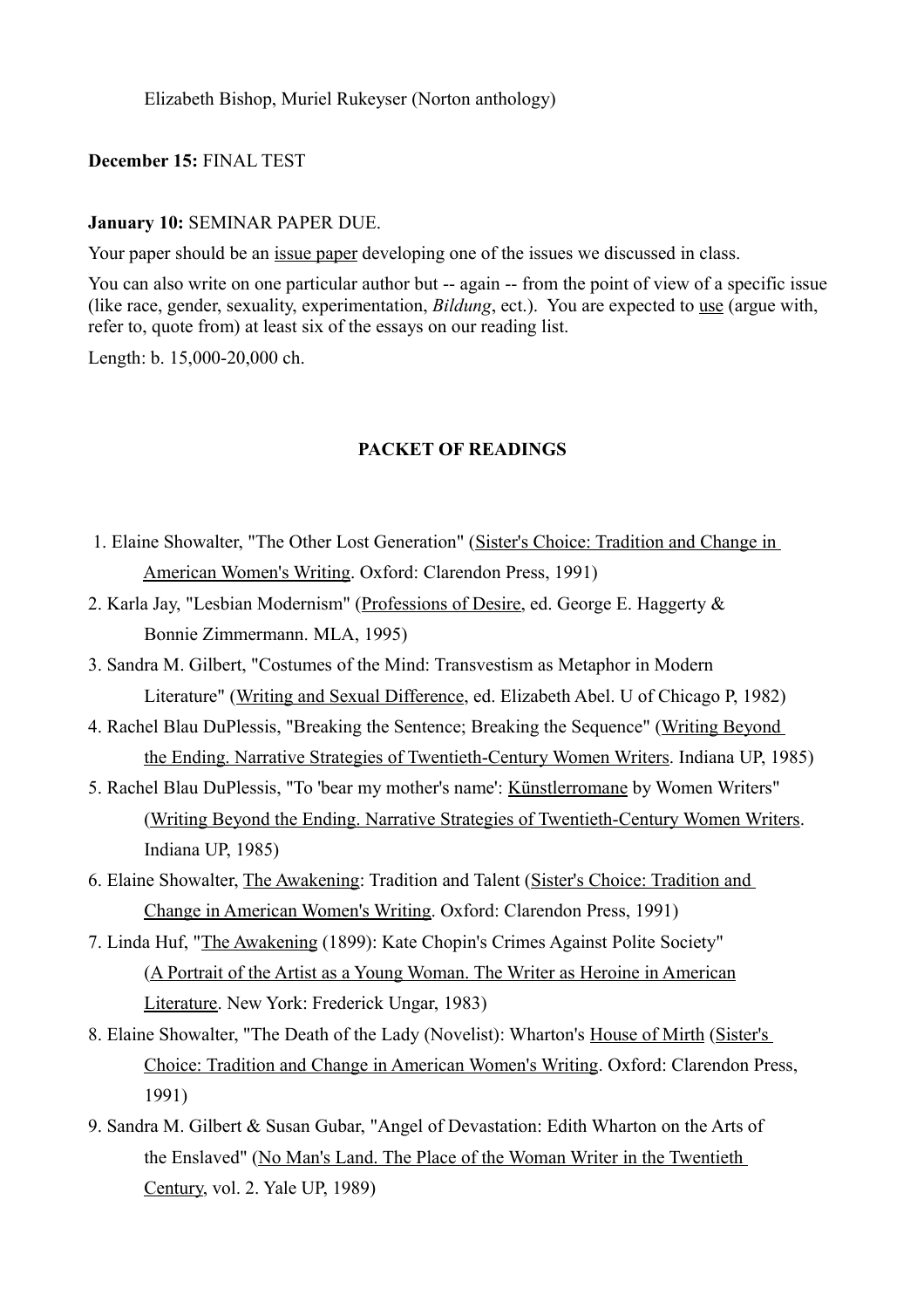- 10. Sandra M. Gilbert & Susan Gubar, "Lighting Out for the Territories: Willa Cather's Lost Horizons" (No Man's Land. The Place of the Woman Writer in the Twentieth Century, vol. 2. Yale UP, 1989)
- 11. Judith Butler, "'Dangerous Crossing': Willa Cather's Masculine Names" (Bodies That Matter. New York: Routledge, 1993)
- 12. Judith Butler, "Passing, Queering: Nella Larsen's Psychoanalytic Challenge" (Bodies That Matter. New York: Routledge, 1993)
- 13. Shari Benstock, "Women of the Left Bank" (Women of the Left Bank. Paris, 1900-1940, U of Texas P, 1986)
- 14. Ellen G. Friedman & Miriam Fuchs, "Contexts and Continuities: An Introduction to Women's Experimental Fiction in English" (Breaking the Sequence. Women's Experimental Fiction, ed. Friedman & Fuchs. Princeton UP, 1989)
- 15. Paula A. Treichler, "Escaping the Sentence: Diagnosis and Discourse in 'The Yellow Wallpaper'" (Feminist Issues in Literary Scholarship, ed. Shari Benstock. Indiana UP, 1987)
- 16. Shari Benstock, "Beyond the Reaches of Feminist Criticism. A Letter from Paris" (Feminist Issues in Literary Scholarship, ed. Shari Benstock. Indiana UP, 1987)
- 17. Shari Benstock, "Gertrude Stein and Alice B. Toklas: Rue de Fleurus" (Women of the Left Bank. Paris, 1900-1940. U of Texas P, 1986)
- 18. Stephen-Paul Martin, "Gertrude Stein: The Reembodied Word" (Open Form and the Female Imagination. Washington, D.C.: Maisonneuve Press, 1988)
- 19. Julia Kristeva, "Revolution in Poetic Language: The Semiotic and the Symbolic" (The Kristeva Reader, ed. Toril Moi. Columbia UP, 1986)
- 20. Joseph Frank, "Djuna Barnes, Nightwood (The Widening Gyre. Crisis and Mastery in Modern Literature. Indiana UP. 1963)
- 21. Shari Benstock, "Djuna Barnes: Rue St.-Romain" (Women of the Left Bank. Paris, 1900-1940, U of Texas P, 1986)
- 22. Stephen-Paul Martin, "Djuna Barnes: The Non-Temporal Novel (Open Form and the Female Imagination. Washington, D.C.: Maisonneuve Press, 1988)
- 23. Donna Gerstenberger, "The Radical Narrative of Djuna Barnes's Nightwood (Breaking the Sequence. Women's Experimental Fiction, ed. Ellen G. Friedman & Miriam Fuchs. Princeton UP, 1989)
- 24. Shari Benstock, "H.D. and Bryher: En passant" (Women of the Left Bank. Paris, 1900-1940. U of Texas P, 1986)
- 25. Linda W. Wagner-Martin, "H.D.'s Fiction: Convolutions to Clarity" (Breaking the Sequence. Women's Experimental Fiction, ed. Ellen G. Friedman & Miriam Fuchs. Princeton UP, 1989)